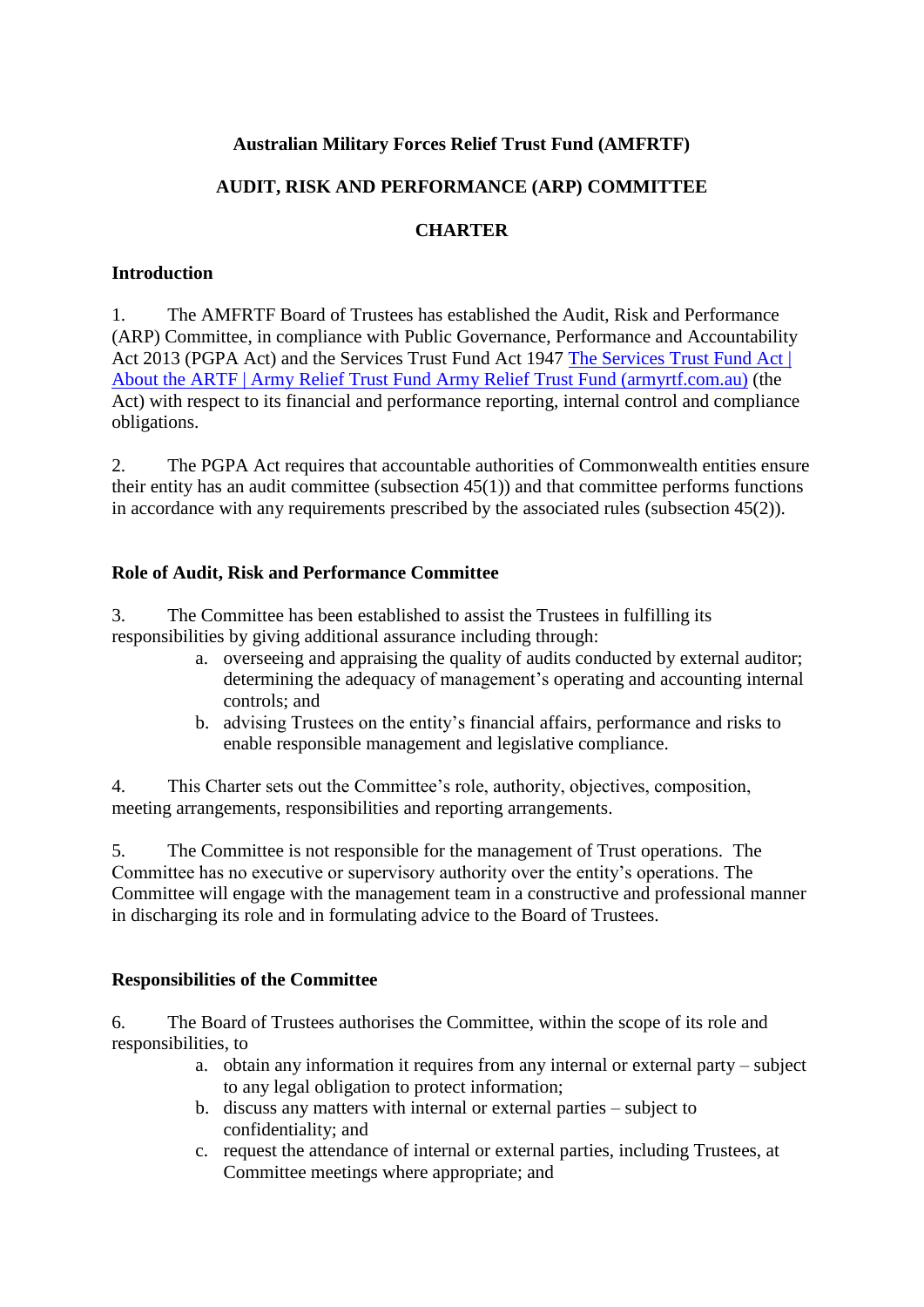- d. obtain external legal or other professional advice, as considered necessary and subject to financial delegation approval, to fulfil its role and responsibilities.
- 7. To fulfil its role the Committee will *inter alia*;
	- a. provide enhanced confidence in the credibility and objectivity of financial information released to regulatory authorities and to Trustees;
	- b. augment Trustees' knowledge and understanding of AMFRTF financial information;
	- c. provide Trustees with insights into the entity's accounting and control systems and suggest to maintain and improve these operating controls;
	- d. provide a forum to raise issues of concern relating to finance, audit, performance and risk matters;
	- e. present to Trustees at least quarterly financial literary options designed to increase Trustees' understanding of the nature and scope of external and internal audit activities;
	- f. develop and strengthen the Committee's internal audit program; and
	- g. facilitate communication between external auditors and the Board of Trustees.

### **Membership of the Committee**

8. The Committee shall consist of a minimum of two (2) Trustees and a minimum of two affiliate members. The Fund Secretary and other management team representatives shall also participate to brief the Committee on management operations, performance and risk.

9. The Board of Trustees shall determine the committee chair who shall not be the Chair of Trustees. The committee is authorised to appoint a Deputy Chair who will act as chair in the absence of a Chair.

10. Trustees including the Chair of Trustees may be invited to attend committee meetings. Advisers and other external parties may also be invited to committee meetings, as the Chairman of the Committee considers appropriate.

11. Committee membership shall be reviewed periodically and at least annually by the Trustees to ensure an appropriate balance between continuity of membership, fresh perspective and a mix of qualifications, knowledge skills and experience.

12. A quorum of the meeting will consist of two member of the committee, one of whom is a Trustee.

13. Member of the Committee shall be appointed for a period determined by the Board of Trustees, but usually for a period of no more than three years.

14. An independent member may be appointed to assist the Committee particularly where there is a need for specialist expertise, such a certified practicing accountant or chartered accountant.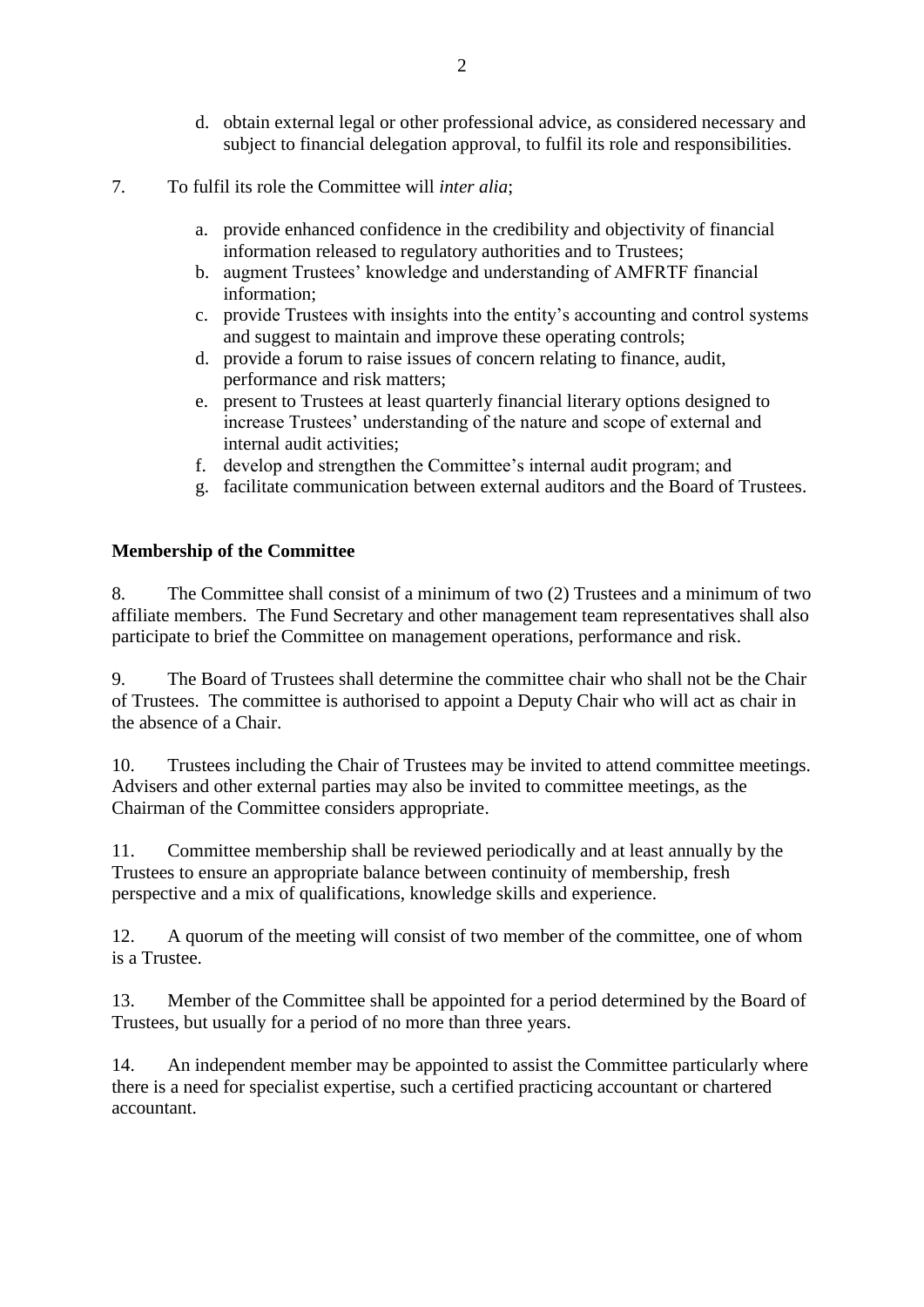# **Frequency of Meetings**

15. The Chair of the Committee will determine the frequency of committee meetings in order to deliver strategic guidance to the Board of Trustees.

16. The Committee shall meet a minimum of four (4) times per financial year, and may meet more frequently as determined by the committee Chair. Meetings should normally be conducted at least three weeks prior to scheduled meetings of Trustees. An additional, special meeting may be called to review of end of year financial and performance statements.

17. The content of meetings shall be determined in accordance with the committee's annual work plan as agreed and reviewed at least annually between the committee chair and the management team. The Chair will appoint a minute taker at each meeting. Minutes are to be circulated to participants for any comment and concurrence within one week after the meeting date.

18. The Chair of the Committee will call a meeting if so requested by any committee member, any Trustee, the Fund Secretary or the Australian National Audit Office.

19. Any action required or permitted to be taken at any meeting of the Committee may be taken without meeting in person, if written email consent is received from all members of the Committee. The notetaker appointed by the Chair will include reference to such consent in the meeting Minutes.

20. The Services Trust Fund Act and the PGPA Act shall govern the regulation and proceedings of the committee.

# **Responsibilities of the Committee**

21. In fulfilling the Committee's roles and responsibilities as outlined in paras 1-6 above, the Committee shall consider any matters relating to internal and external audit, and any other matter referred to it by the Board of Trustees.

22. Responsibilities in relation to financial reporting may include reviewing quarterly and annual financial statements and providing advice to the Board of Trustees recommending their signing. In doing so the committee will;

- a. assess the AMFRTF's compliance with accounting standards and the appropriateness of accounting policies and disclosures;
- b. assess areas of significant judgement and financial statement balances that require estimation:
- c. assess any significant changes to accounting policies and procedures;
- d. review significant or unusual transactions;
- e. assess whether appropriate action has been taken in response to any issues raised by the ANAO such as financial statement adjustments or revised disclosures.
- 23. Responsibilities in relation to performance reporting may include:
	- a. considering any issues relating to AMFRTF performance the committee warrants review or is referred to the committee by the Board of Trustees; and